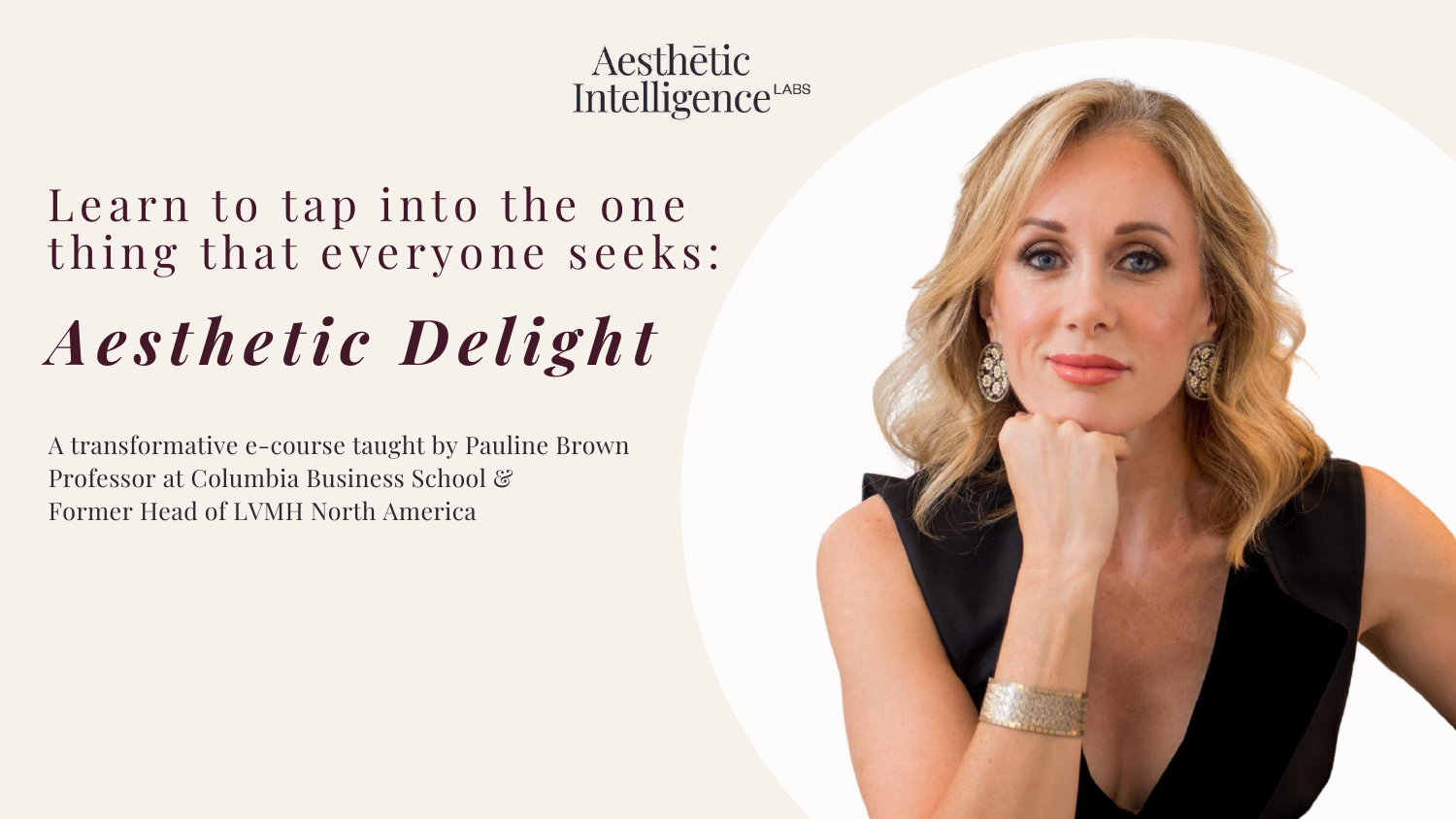Pauline guides you through the fundamental steps for discovering your aesthetic tastes, forging deeper and more meaningful connections with others, and balancing the pressures of creative and commercial success.

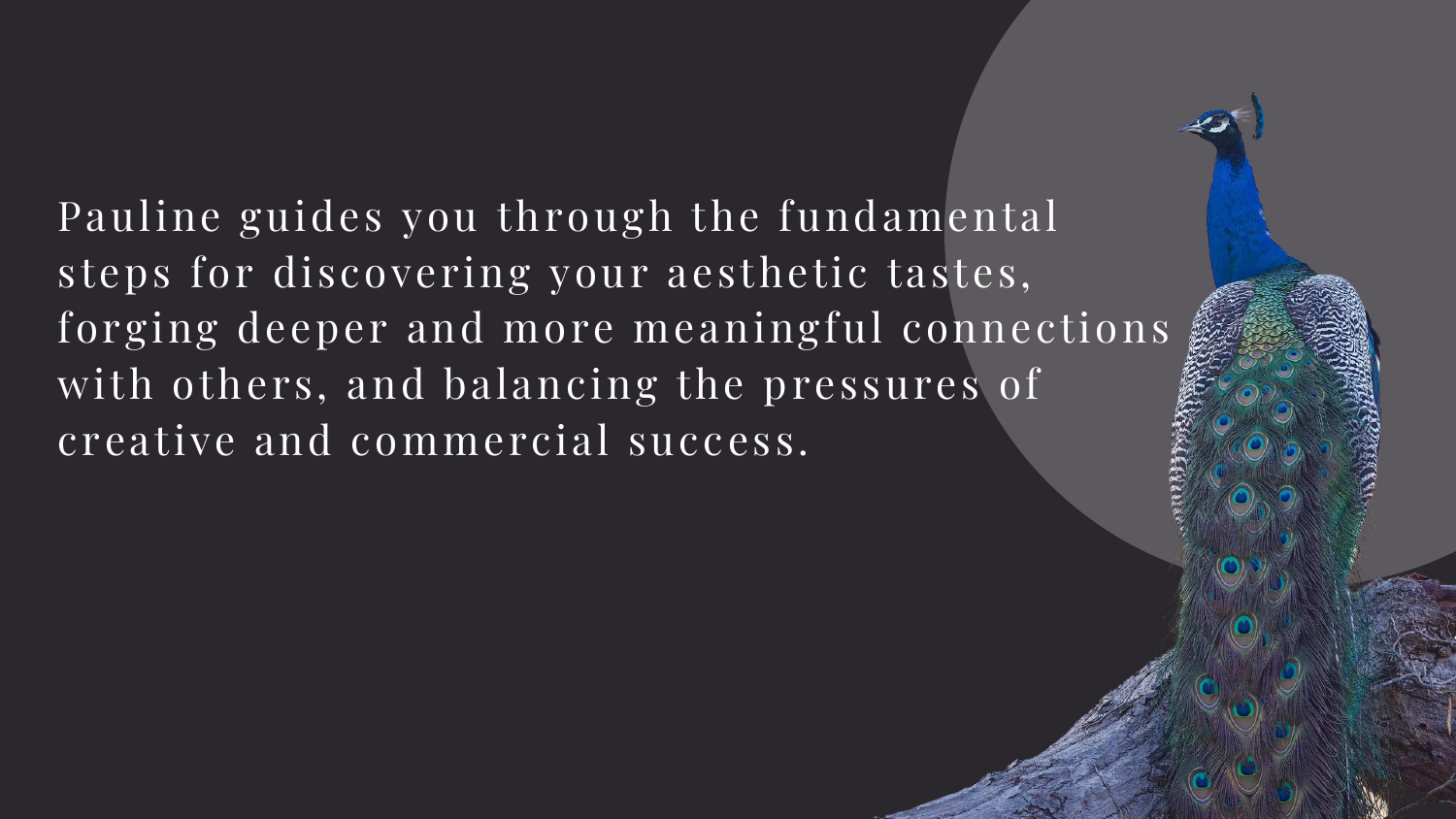### **INTERACTIVE COMMUNITY INTERACTIVE COMMUNITY**

Engage with fellow  $\overline{\mathbf{u}}$  and  $\overline{\mathbf{u}}$  and  $\overline{\mathbf{u}}$  and  $\overline{\mathbf{u}}$  and  $\overline{\mathbf{u}}$  and  $\overline{\mathbf{u}}$ the career and careers and careers. learners from all over the world and in all stages of their lives and careers.

# $\overline{C}$ **OUISE** Details **Official Kickoff:** April 25

## **SELF-PACED LEARNING**

tastemakers and exclusive<br>religions with Pauline and h team. Access conversations with leading workshops with Pauline and her

We recommend that you allocate 1 to 2 hours per week throughout the 3-month course.

> Apply your learnings to your situation and receive  $\mathbf{I}$ personalized feedback. business and personal situation and receive personalized feedback.

### Aesthētic **Intelligence**

## **HANDS ON APPROACH HANDS-ONAPPROACH**

## **LIVE EVENTS**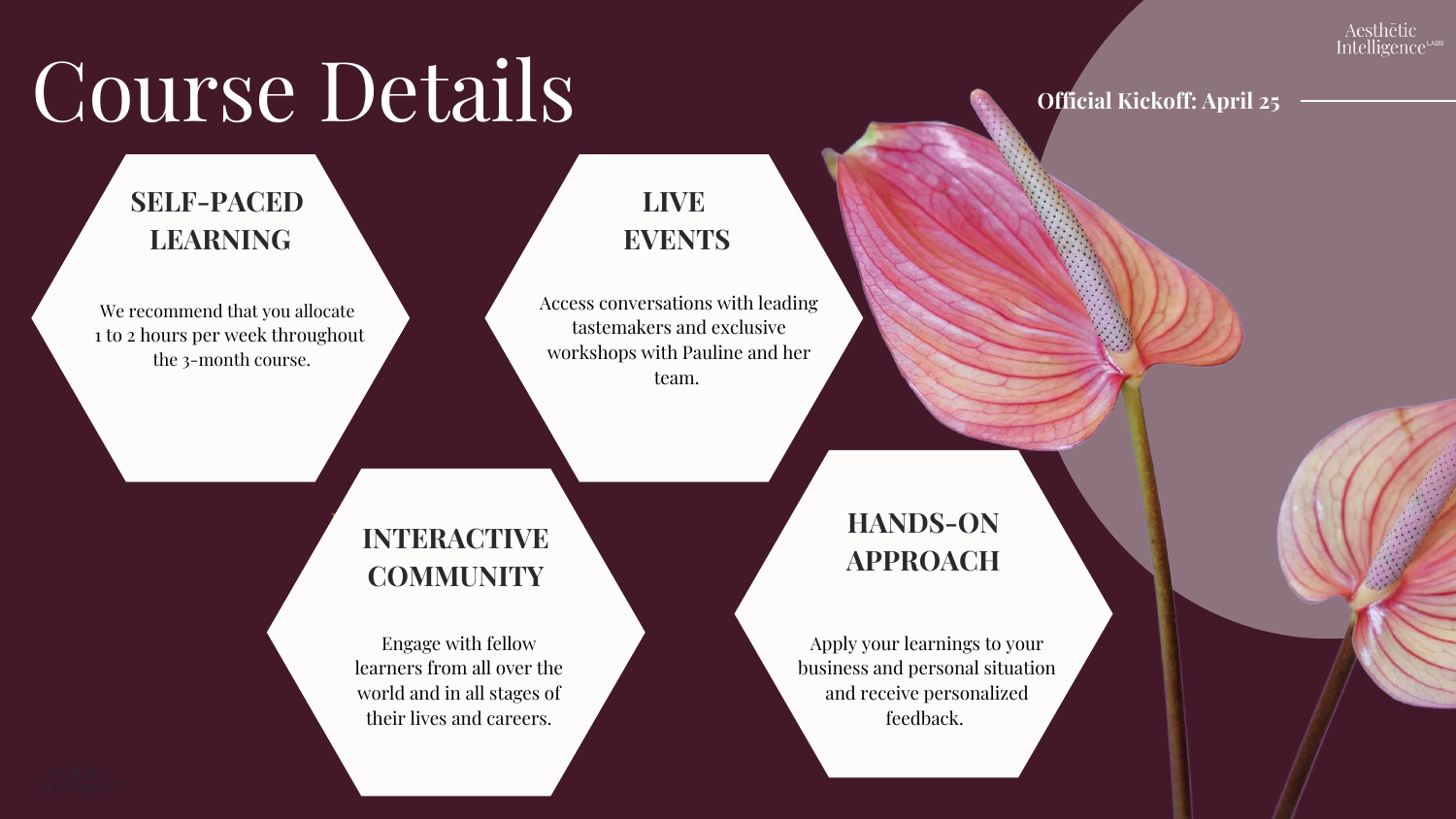# $\overline{C\text{oures}}$   $\overline{C}$   $\overline{C}$   $\overline{C}$   $\overline{C}$   $\overline{C}$   $\overline{C}$   $\overline{C}$   $\overline{C}$   $\overline{C}$   $\overline{C}$   $\overline{C}$   $\overline{C}$   $\overline{C}$   $\overline{C}$   $\overline{C}$   $\overline{C}$   $\overline{C}$   $\overline{C}$   $\overline{C}$   $\overline{C}$   $\overline{C}$   $\overline{C}$   $\overline{C}$

### **DISCOVER YOUR AESTHETIC EDGE**

### **PUT YOUR OTHER A.I. INTO PRACTICE**

**ENJOY LIFELONG LEARNING**

Acquiring Aesthetic Intelligence is not easy nor immediate. It takes time, and it takes effort. But it's worth it! Phase 3 ensures that you continue to refine your Aesthetic Intelligence through an ongoing series of live events, interviews with prominent tastemakers, community forums, and blogs focused on new and interesting developments in the field.

Now that you've built a strong personal foundation, it's time to apply your skills to business and turn your Aesthetic Intelligence into a powerful competitive advantage. Phase 2 of this course invites you to overcome business challenges that leaders, founders, and strategists commonly face by developing a bold aesthetic vision for a company of your choice.

To boost your Aesthetic Intelligence, you need to start from within. In other words, you must develop a deeper understanding of your own personal tastes and preferences and gain the clarity and confidence required to express them. Phase 1 is designed to heighten your self-awareness, awaken your senses and explore your aesthetic identity.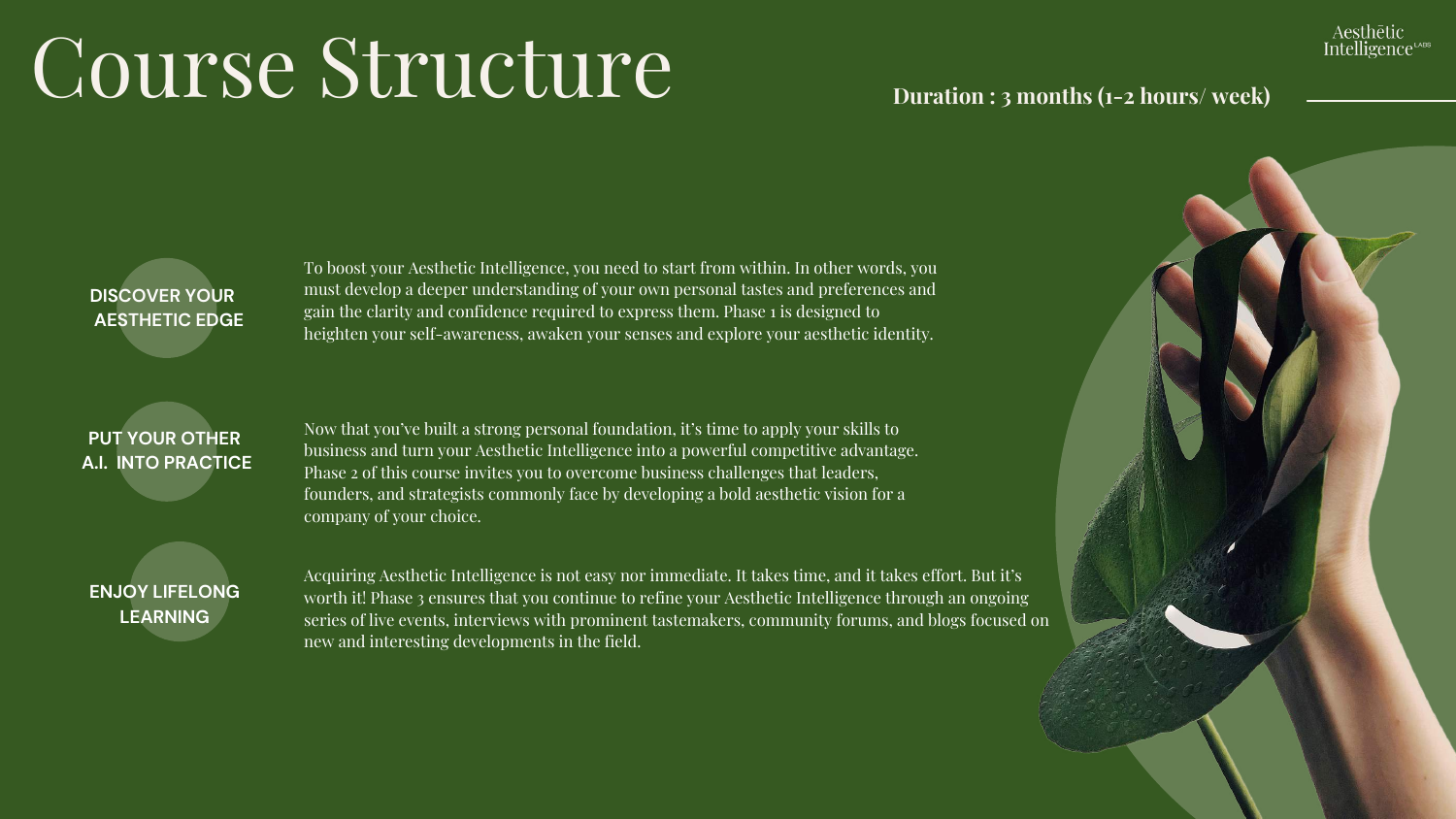# Pauline Brown

Pauline is the former North American Chairman of LVMH Moët Hennessy Louis Vuitton and has held senior executive positions at other leading companies, including Estée Lauder, Bain, and The Carlyle Group.

She currently serves as a Board Member of America´s leading luxury retailer Neiman Marcus, a Henry Crown Fellow at the Aspen Institute, and the host of the popular lifestyle show, "The Other A.I.", which airs weekly on the American broadcasting channel Sirius XM.

In 2016, she launched her own practice as an advisor, lecturer and author. Her breakthrough book, Aesthetic [Intelligence,](https://www.amazon.com/Aesthetic-Intelligence-Boost-Business-Beyond/dp/0062883305) is based on a course she introduced at Harvard Business School and now teaches at Columbia Business School.

The content of this online course is based on the insights that guided her career success.

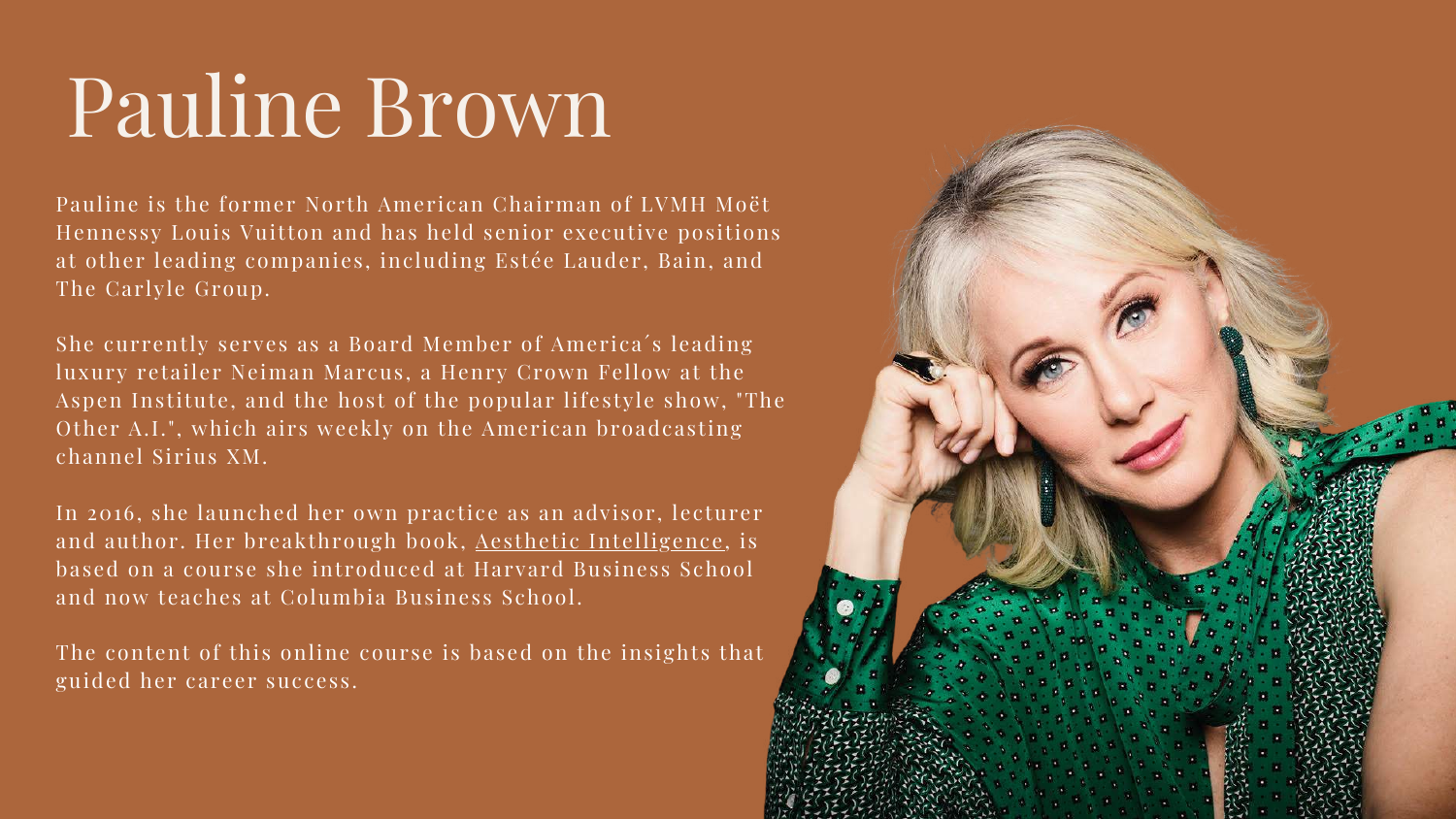# Alumni Testimonials



"*Aesthetic Intelligence is a fascinating field of study. In my experience, A.I.Labs offers a unique program that sparks rich ideas for innovation and collaboration*"



**E.Lindsey, National Geographic Explorer Hawaii, United States**

> "*The topic is fascinating. As human beings, we are all attracted to beauty. Understanding how this relates to all aspects of life & business is both practical, intriguing and inspiring!!*"

**F.Wilson, Financial Analyst Veneto, Italy**



"*The calibre of guests, content and conversations are exquisite. The additional extraordinary value is the community - connecting with other tastemakers around the world. Lastly, having Pauline´s guidance, mentorship and teaching through the program was beyond my expectations.*"



**S.Martin, Serial Entrepreneur Calgary, Canada**

> "*An invaluable experience. Profound knowledge. From evidence-based scientific research to philosophical rich understandings, connected us with a wide range of fields.*"

**J.Kebs, Wellness Designer Rio de Janeiro, Brazil**